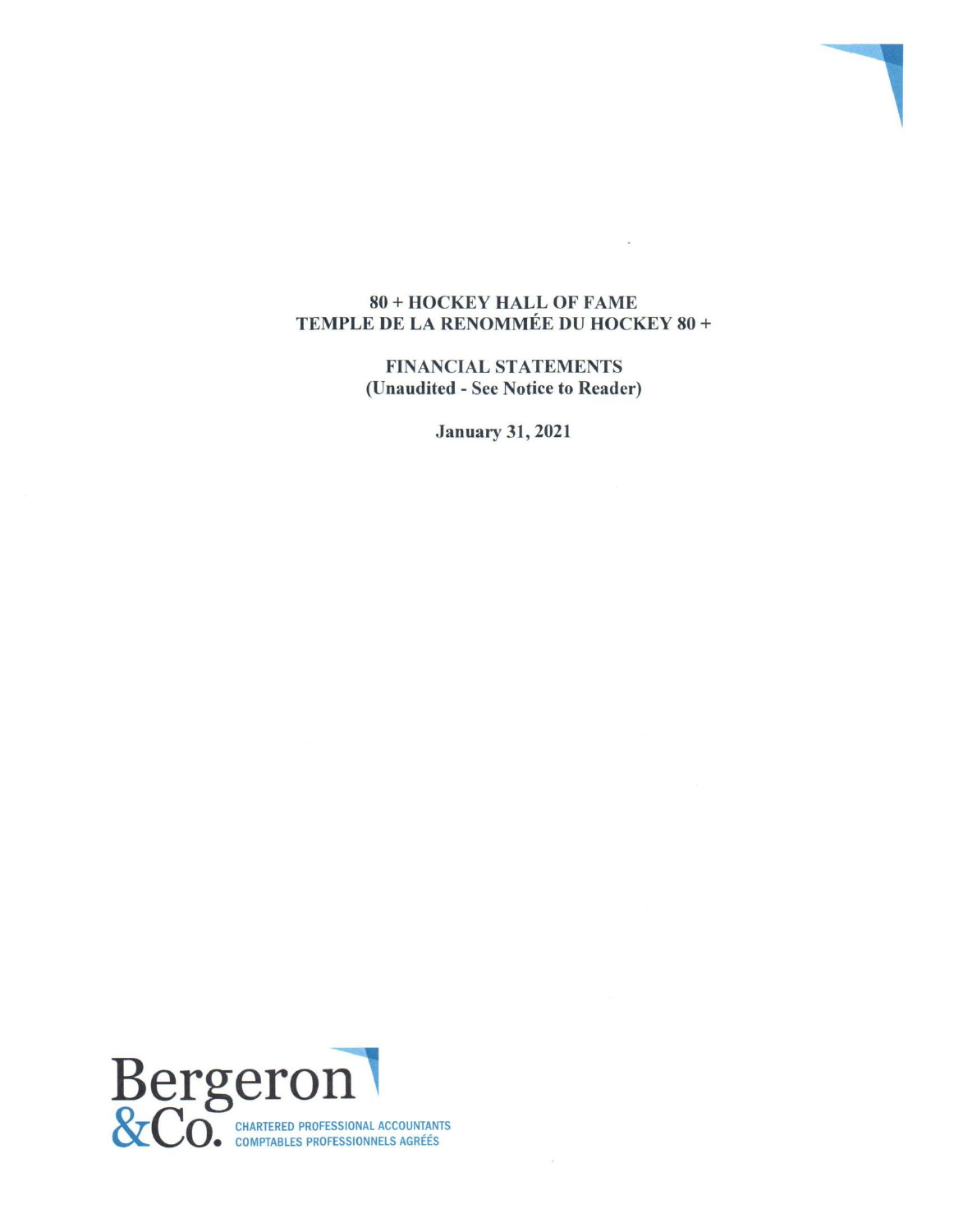## 80 + HOCKEY HALL OF FAME TEMPLE DE LA RENOMMÉE DU HOCKEY 80 +

FINANCIAL STATEMENTS **(Unaudited - See** Notice to **Reader)**

January 31, 2021

# INDEX

| Notice to Reader                                  |               |
|---------------------------------------------------|---------------|
| Statement of Operations and Changes in Net Assets | $\mathcal{L}$ |
| <b>Statement of Financial Position</b>            |               |

Page

**Bergeron&Co.**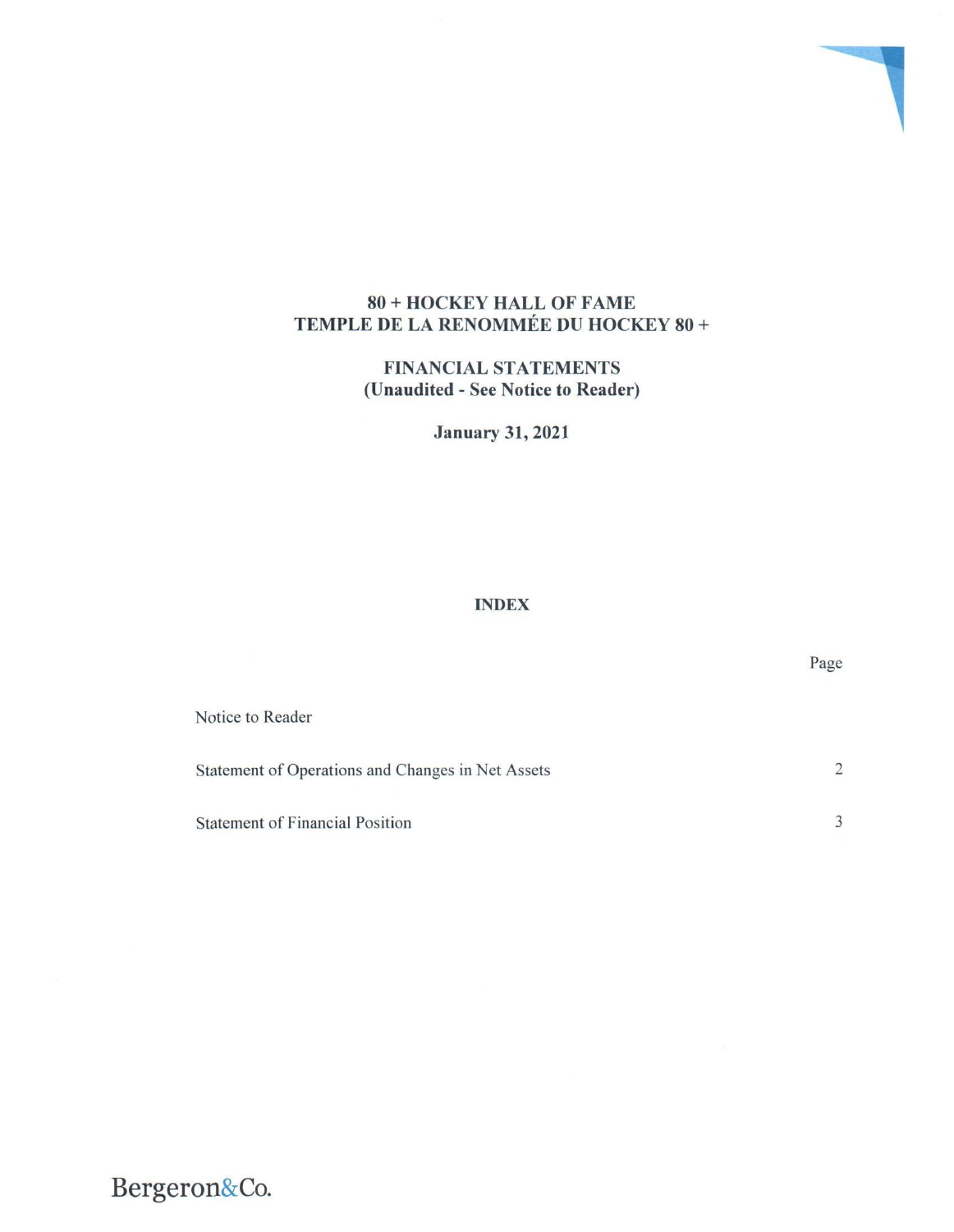

Pierre Bergeron CPA, CGA\* Simon Belzile CPA, CGA\* Mathieu Lepage CPA, CGA\* \* Professional Corporation

٠

#### NOTICE TO READER

On the basis of information provided by management, we have compiled the statement of financial position of  $80 +$  Hockey Hall of Fame Temple de la renommée du hockey  $80 +$  as at January 31, 2021 and the statement of operations and changes in net assets for the year then ended.

We have not performed an audit or a review engagement in respect of these financial statements and, accordingly, we express no assurance thereon.

Readers are cautioned that these statements may not be appropriate for their purposes.

**Bergeron & Co. Chartered Professional Accountants** 

Edmonton, AB August 26, 2021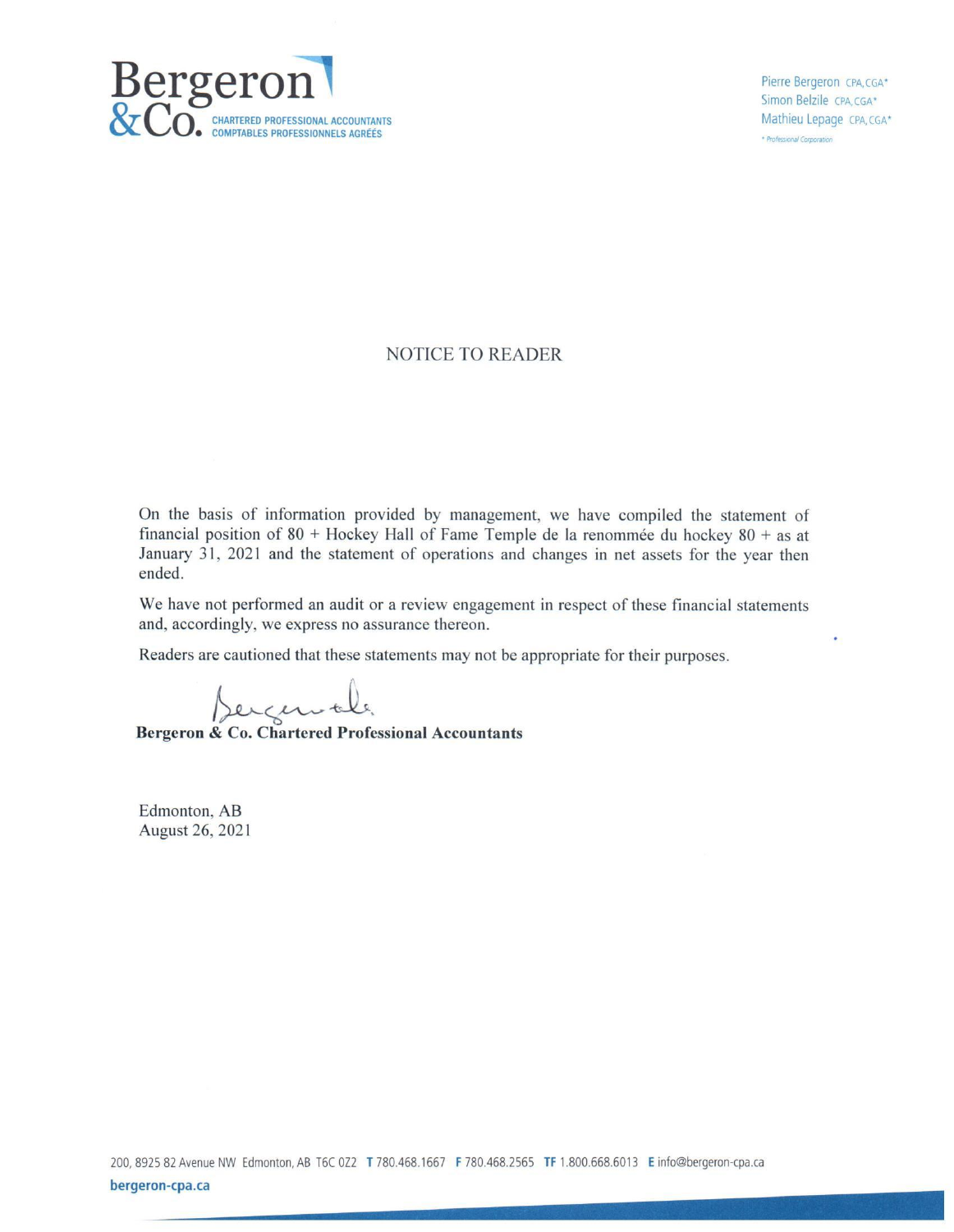#### **80 + HOCKEY HALL OF FAME TEMPLE DE LA RENOMMÉE DU HOCKEY 80 + STATEMENT OF OPERATIONS AND CHANGES IN NET ASSETS (Unaudited - See Notice to Reader) For the year ended January 31, 2021**

|                                             | 2021                         | 2020        |
|---------------------------------------------|------------------------------|-------------|
| <b>REVENUE</b>                              |                              |             |
| Teams                                       | \$<br>653                    | \$<br>4,057 |
| Recovered expenses                          | 600                          | 5,482       |
| Individuals                                 | 500                          | 628         |
| Municipal                                   |                              | 2,000       |
| Fundraising                                 |                              | 9,838       |
| Corporate contributions                     |                              | 5,128       |
|                                             | 1,753                        | 27,133      |
| <b>GENERAL AND ADMINISTRATIVE EXPENSES</b>  |                              |             |
| Travel                                      | 2,058                        | 192         |
| Advertising and promotion                   | 1,121                        | 2,708       |
| Printing                                    | 343                          | 1,571       |
| Insurance                                   | 306                          | 406         |
| Office and general                          | 160                          | 791         |
| Association                                 | 150                          | 125         |
| Interest and bank charges                   | 43                           | 55          |
| Trophies                                    | $\qquad \qquad \blacksquare$ | 622         |
| Rentals                                     |                              | 1,813       |
| Promotional items                           |                              | 66          |
| Professional fees                           |                              | 900         |
| Hockey sweaters                             |                              | 3,925       |
| Conferences and meetings                    |                              | 618         |
| Banquet                                     |                              | 3,343       |
|                                             |                              |             |
|                                             | 4,181                        | 17,135      |
| (DEFICIENCY) EXCESS OF REVENUE              |                              |             |
| <b>OVER EXPENSES</b>                        | (2, 428)                     | 9,998       |
| UNRESTRICTED NET ASSETS, beginning of       |                              |             |
| year                                        | 21,179                       | 11,181      |
| <b>UNRESTRICTED NET ASSETS, end of year</b> | $\mathbb{S}$<br>18,751       | 21,179<br>S |